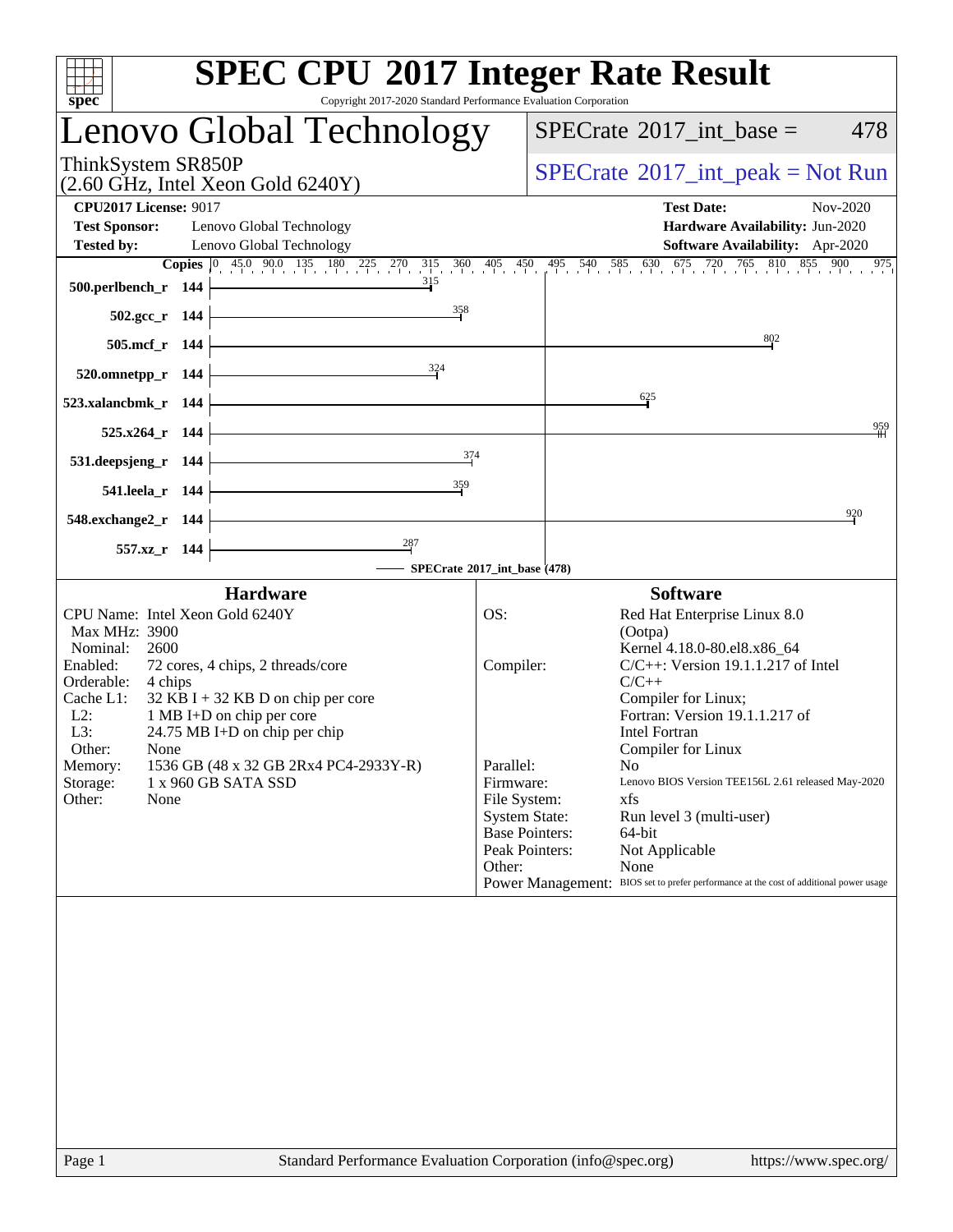

#### **[SPEC CPU](http://www.spec.org/auto/cpu2017/Docs/result-fields.html#SPECCPU2017IntegerRateResult)[2017 Integer Rate Result](http://www.spec.org/auto/cpu2017/Docs/result-fields.html#SPECCPU2017IntegerRateResult)** Copyright 2017-2020 Standard Performance Evaluation Corporation

## Lenovo Global Technology

ThinkSystem SR850P<br>  $\begin{array}{c}\n\text{SPECTI} \\
\text{SPECTI} \\
\text{SPECTI} \\
\text{SPECTI} \\
\text{SPECTI} \\
\text{SPECTI} \\
\text{SPECTI} \\
\text{SPECTI} \\
\text{SPECTI} \\
\text{SPECTI} \\
\text{SPECTI} \\
\text{SPECTI} \\
\text{SPECTI} \\
\text{SPECTI} \\
\text{SPECTI} \\
\text{S OF} \\
\text{S OF} \\
\text{S OF} \\
\text{S OF} \\
\text{S OF} \\
\text{S OF} \\
\text{S OF} \\
\text{S OF} \\
\text{S OF} \\
\text{S OF} \\
\text$  $SPECTate$ <sup>®</sup>[2017\\_int\\_base =](http://www.spec.org/auto/cpu2017/Docs/result-fields.html#SPECrate2017intbase) 478

(2.60 GHz, Intel Xeon Gold 6240Y)

**[Test Sponsor:](http://www.spec.org/auto/cpu2017/Docs/result-fields.html#TestSponsor)** Lenovo Global Technology **[Hardware Availability:](http://www.spec.org/auto/cpu2017/Docs/result-fields.html#HardwareAvailability)** Jun-2020

**[CPU2017 License:](http://www.spec.org/auto/cpu2017/Docs/result-fields.html#CPU2017License)** 9017 **[Test Date:](http://www.spec.org/auto/cpu2017/Docs/result-fields.html#TestDate)** Nov-2020 **[Tested by:](http://www.spec.org/auto/cpu2017/Docs/result-fields.html#Testedby)** Lenovo Global Technology **[Software Availability:](http://www.spec.org/auto/cpu2017/Docs/result-fields.html#SoftwareAvailability)** Apr-2020

### **[Results Table](http://www.spec.org/auto/cpu2017/Docs/result-fields.html#ResultsTable)**

|                                         | <b>Base</b>   |                |                |                |       | <b>Peak</b>    |       |               |                |              |                |              |                |              |
|-----------------------------------------|---------------|----------------|----------------|----------------|-------|----------------|-------|---------------|----------------|--------------|----------------|--------------|----------------|--------------|
| <b>Benchmark</b>                        | <b>Copies</b> | <b>Seconds</b> | Ratio          | <b>Seconds</b> | Ratio | <b>Seconds</b> | Ratio | <b>Copies</b> | <b>Seconds</b> | <b>Ratio</b> | <b>Seconds</b> | <b>Ratio</b> | <b>Seconds</b> | <b>Ratio</b> |
| 500.perlbench_r                         | 144           | 727            | 315            | 730            | 314   | 725            | 316   |               |                |              |                |              |                |              |
| $502.\text{sec}$                        | 144           | 570            | 358            | 569            | 359   | 569            | 358   |               |                |              |                |              |                |              |
| 505.mcf r                               | 144           | 290            | 802            | 290            | 802   | 290            | 803   |               |                |              |                |              |                |              |
| 520.omnetpp_r                           | 144           | 583            | 324            | 583            | 324   | 583            | 324   |               |                |              |                |              |                |              |
| 523.xalancbmk_r                         | 144           | 244            | 624            | 243            | 625   | 243            | 626   |               |                |              |                |              |                |              |
| 525.x264 r                              | 144           | 263            | 959            | 262            | 964   | 264            | 955   |               |                |              |                |              |                |              |
| 531.deepsjeng_r                         | 144           | 442            | 374            | 442            | 374   | 441            | 374   |               |                |              |                |              |                |              |
| 541.leela_r                             | 144           | 665            | 359            | 665            | 358   | 664            | 359   |               |                |              |                |              |                |              |
| 548.exchange2_r                         | 144           | 410            | 919            | 410            | 920   | 410            | 920   |               |                |              |                |              |                |              |
| 557.xz r                                | 144           | 542            | 287            | 542            | 287   | 542            | 287   |               |                |              |                |              |                |              |
| $SPECrate^{\circ}2017$ int base =       |               |                | 478            |                |       |                |       |               |                |              |                |              |                |              |
| $SPECTate$ <sup>®</sup> 2017_int_peak = |               |                | <b>Not Run</b> |                |       |                |       |               |                |              |                |              |                |              |

Results appear in the [order in which they were run](http://www.spec.org/auto/cpu2017/Docs/result-fields.html#RunOrder). Bold underlined text [indicates a median measurement](http://www.spec.org/auto/cpu2017/Docs/result-fields.html#Median).

### **[Compiler Notes](http://www.spec.org/auto/cpu2017/Docs/result-fields.html#CompilerNotes)**

The inconsistent Compiler version information under Compiler Version section is due to a discrepancy in Intel Compiler. The correct version of C/C++ compiler is: Version 19.1.1.217 Build 20200306 Compiler for Linux The correct version of Fortran compiler is: Version 19.1.1.217 Build 20200306 Compiler for Linux

### **[Submit Notes](http://www.spec.org/auto/cpu2017/Docs/result-fields.html#SubmitNotes)**

 The numactl mechanism was used to bind copies to processors. The config file option 'submit' was used to generate numactl commands to bind each copy to a specific processor. For details, please see the config file.

### **[Operating System Notes](http://www.spec.org/auto/cpu2017/Docs/result-fields.html#OperatingSystemNotes)**

Stack size set to unlimited using "ulimit -s unlimited"

### **[Environment Variables Notes](http://www.spec.org/auto/cpu2017/Docs/result-fields.html#EnvironmentVariablesNotes)**

```
Environment variables set by runcpu before the start of the run:
LD_LIBRARY_PATH =
      "/home/cpu2017-1.1.0-ic19.1.1/lib/intel64:/home/cpu2017-1.1.0-ic19.1.1/l
      ib/ia32:/home/cpu2017-1.1.0-ic19.1.1/je5.0.1-32"
MALLOC_CONF = "retain:true"
```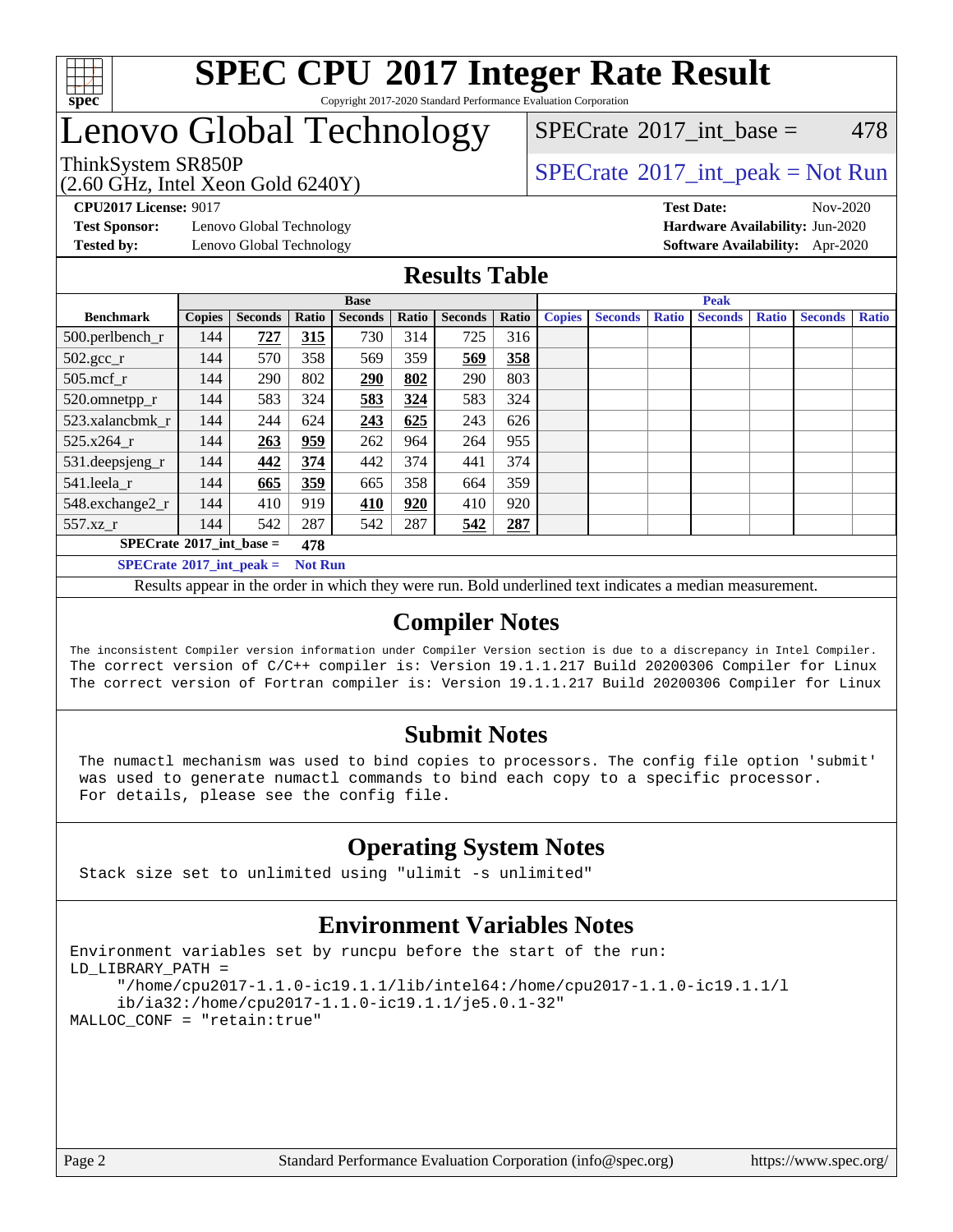

Copyright 2017-2020 Standard Performance Evaluation Corporation

### Lenovo Global Technology

ThinkSystem SR850P<br>  $\begin{array}{c}\n\text{SPECTI}_2 \text{ Intel Year} \\
\text{SPECTI}_3 \text{ Int\_peak} = \text{Not Run}\n\end{array}$  $SPECTate^{\circledcirc}2017$  int base = 478

(2.60 GHz, Intel Xeon Gold 6240Y)

**[Test Sponsor:](http://www.spec.org/auto/cpu2017/Docs/result-fields.html#TestSponsor)** Lenovo Global Technology **[Hardware Availability:](http://www.spec.org/auto/cpu2017/Docs/result-fields.html#HardwareAvailability)** Jun-2020 **[Tested by:](http://www.spec.org/auto/cpu2017/Docs/result-fields.html#Testedby)** Lenovo Global Technology **[Software Availability:](http://www.spec.org/auto/cpu2017/Docs/result-fields.html#SoftwareAvailability)** Apr-2020

**[CPU2017 License:](http://www.spec.org/auto/cpu2017/Docs/result-fields.html#CPU2017License)** 9017 **[Test Date:](http://www.spec.org/auto/cpu2017/Docs/result-fields.html#TestDate)** Nov-2020

### **[General Notes](http://www.spec.org/auto/cpu2017/Docs/result-fields.html#GeneralNotes)**

 Binaries compiled on a system with 1x Intel Core i9-7980XE CPU + 64GB RAM memory using Redhat Enterprise Linux 8.0 Transparent Huge Pages enabled by default Prior to runcpu invocation Filesystem page cache synced and cleared with: sync; echo 3> /proc/sys/vm/drop\_caches runcpu command invoked through numactl i.e.: numactl --interleave=all runcpu <etc> NA: The test sponsor attests, as of date of publication, that CVE-2017-5754 (Meltdown) is mitigated in the system as tested and documented. Yes: The test sponsor attests, as of date of publication, that CVE-2017-5753 (Spectre variant 1) is mitigated in the system as tested and documented. Yes: The test sponsor attests, as of date of publication, that CVE-2017-5715 (Spectre variant 2) is mitigated in the system as tested and documented.

### **[Platform Notes](http://www.spec.org/auto/cpu2017/Docs/result-fields.html#PlatformNotes)**

BIOS configuration: Choose Operating Mode set to Maximum Performance and then set it to Custom Mode MONITOR/MWAIT set to Enable CPU P-state Control set to Legacy Adjacent Cache Prefetch set to Disable DCU Streamer Prefetcher set to Disable SNC set to Enable

 Sysinfo program /home/cpu2017-1.1.0-ic19.1.1/bin/sysinfo Rev: r6365 of 2019-08-21 295195f888a3d7edb1e6e46a485a0011 running on localhost.localdomain Wed Nov 4 04:23:59 2020

 SUT (System Under Test) info as seen by some common utilities. For more information on this section, see <https://www.spec.org/cpu2017/Docs/config.html#sysinfo>

 From /proc/cpuinfo model name : Intel(R) Xeon(R) Gold 6240Y CPU @ 2.60GHz 4 "physical id"s (chips) 144 "processors" cores, siblings (Caution: counting these is hw and system dependent. The following excerpts from /proc/cpuinfo might not be reliable. Use with caution.) cpu cores : 18 siblings : 36 physical 0: cores 0 1 2 3 4 8 9 10 11 16 17 18 19 20 24 25 26 27 physical 1: cores 0 1 2 3 4 8 9 10 11 16 17 18 19 20 24 25 26 27 physical 2: cores 0 1 2 3 4 8 9 10 11 16 17 18 19 20 24 25 26 27 physical 3: cores 0 1 2 3 4 8 9 10 11 16 17 18 19 20 24 25 26 27

**(Continued on next page)**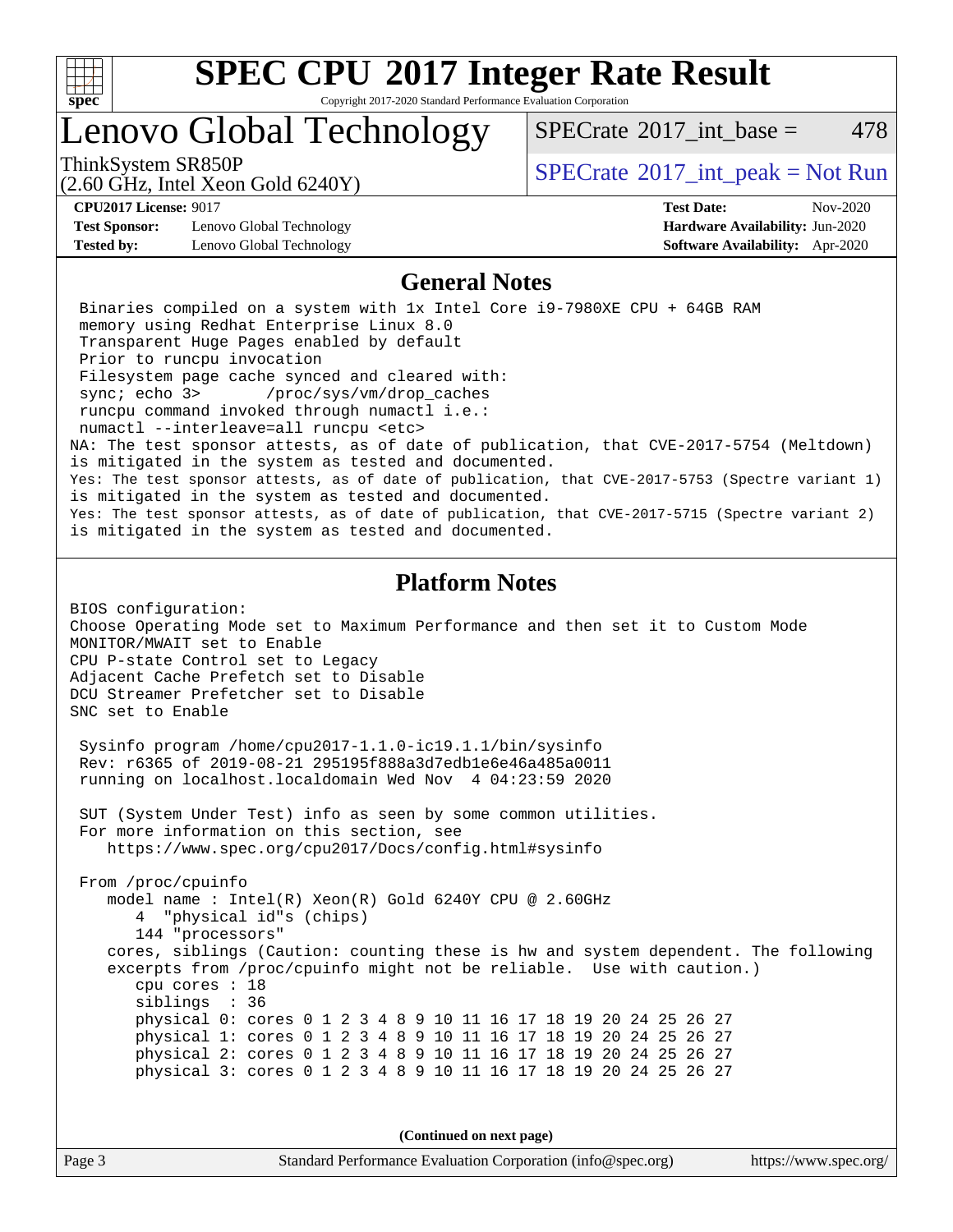

Copyright 2017-2020 Standard Performance Evaluation Corporation

### Lenovo Global Technology

 $SPECTate$ <sup>®</sup>[2017\\_int\\_base =](http://www.spec.org/auto/cpu2017/Docs/result-fields.html#SPECrate2017intbase) 478

(2.60 GHz, Intel Xeon Gold 6240Y)

ThinkSystem SR850P<br>  $(2.60 \text{ GHz. Intel Yoon Gold } 6240 \text{V})$  [SPECrate](http://www.spec.org/auto/cpu2017/Docs/result-fields.html#SPECrate2017intpeak)®[2017\\_int\\_peak = N](http://www.spec.org/auto/cpu2017/Docs/result-fields.html#SPECrate2017intpeak)ot Run

**[CPU2017 License:](http://www.spec.org/auto/cpu2017/Docs/result-fields.html#CPU2017License)** 9017 **[Test Date:](http://www.spec.org/auto/cpu2017/Docs/result-fields.html#TestDate)** Nov-2020

**[Test Sponsor:](http://www.spec.org/auto/cpu2017/Docs/result-fields.html#TestSponsor)** Lenovo Global Technology **[Hardware Availability:](http://www.spec.org/auto/cpu2017/Docs/result-fields.html#HardwareAvailability)** Jun-2020 **[Tested by:](http://www.spec.org/auto/cpu2017/Docs/result-fields.html#Testedby)** Lenovo Global Technology **[Software Availability:](http://www.spec.org/auto/cpu2017/Docs/result-fields.html#SoftwareAvailability)** Apr-2020

### **[Platform Notes \(Continued\)](http://www.spec.org/auto/cpu2017/Docs/result-fields.html#PlatformNotes)**

| From lscpu:                                                                        |                                                                                      |  |  |  |  |
|------------------------------------------------------------------------------------|--------------------------------------------------------------------------------------|--|--|--|--|
| Architecture:                                                                      | x86 64                                                                               |  |  |  |  |
| $CPU$ op-mode( $s$ ):                                                              | $32$ -bit, $64$ -bit                                                                 |  |  |  |  |
| Byte Order:                                                                        | Little Endian                                                                        |  |  |  |  |
| CPU(s):                                                                            | 144                                                                                  |  |  |  |  |
| On-line CPU(s) list: $0-143$                                                       |                                                                                      |  |  |  |  |
| Thread(s) per core:                                                                | 2                                                                                    |  |  |  |  |
| Core(s) per socket:                                                                | 18                                                                                   |  |  |  |  |
| Socket(s):                                                                         | 4                                                                                    |  |  |  |  |
| NUMA node(s):                                                                      | 8                                                                                    |  |  |  |  |
| Vendor ID:                                                                         | GenuineIntel                                                                         |  |  |  |  |
| CPU family:                                                                        | 6                                                                                    |  |  |  |  |
| Model:                                                                             | 85                                                                                   |  |  |  |  |
| Model name:                                                                        | $Intel(R) Xeon(R) Gold 6240Y CPU @ 2.60GHz$                                          |  |  |  |  |
| Stepping:                                                                          | 7                                                                                    |  |  |  |  |
| CPU MHz:                                                                           | 2696.163                                                                             |  |  |  |  |
| CPU max MHz:                                                                       | 3900.0000                                                                            |  |  |  |  |
| CPU min MHz:                                                                       | 1000.0000                                                                            |  |  |  |  |
| BogoMIPS:                                                                          | 5200.00                                                                              |  |  |  |  |
| Virtualization:                                                                    | $VT - x$                                                                             |  |  |  |  |
| L1d cache:                                                                         | 32K                                                                                  |  |  |  |  |
| Lli cache:                                                                         | 32K                                                                                  |  |  |  |  |
| L2 cache:                                                                          | 1024K                                                                                |  |  |  |  |
| L3 cache:                                                                          | 25344K                                                                               |  |  |  |  |
| NUMA node0 CPU(s):                                                                 | 0-2, 5, 6, 9, 10, 14, 15, 72-74, 77, 78, 81, 82, 86, 87                              |  |  |  |  |
| NUMA nodel CPU(s):                                                                 | 3, 4, 7, 8, 11-13, 16, 17, 75, 76, 79, 80, 83-85, 88, 89                             |  |  |  |  |
| NUMA $node2$ $CPU(s):$                                                             | 18-20, 23, 24, 27, 28, 32, 33, 90-92, 95, 96, 99, 100, 104, 105                      |  |  |  |  |
| NUMA $node3$ CPU $(s)$ :                                                           | 21, 22, 25, 26, 29-31, 34, 35, 93, 94, 97, 98, 101-103, 106, 107                     |  |  |  |  |
| NUMA $node4$ CPU $(s)$ :                                                           | 36-38, 41, 42, 45, 46, 50, 51, 108-110, 113, 114, 117, 118, 122, 123                 |  |  |  |  |
| NUMA $node5$ $CPU(s):$                                                             | 39, 40, 43, 44, 47-49, 52, 53, 111, 112, 115, 116, 119-121, 124, 125                 |  |  |  |  |
| NUMA node6 $CPU(s):$                                                               | 54-56, 59, 60, 63, 64, 68, 69, 126-128, 131, 132, 135, 136, 140, 141                 |  |  |  |  |
| NUMA node7 CPU(s):                                                                 | 57, 58, 61, 62, 65-67, 70, 71, 129, 130, 133, 134, 137-139, 142, 143                 |  |  |  |  |
| Flags:                                                                             | fpu vme de pse tsc msr pae mce cx8 apic sep mtrr pge mca cmov                        |  |  |  |  |
|                                                                                    | pat pse36 clflush dts acpi mmx fxsr sse sse2 ss ht tm pbe syscall nx pdpelgb rdtscp  |  |  |  |  |
|                                                                                    | lm constant_tsc art arch_perfmon pebs bts rep_good nopl xtopology nonstop_tsc cpuid  |  |  |  |  |
|                                                                                    | aperfmperf pni pclmulqdq dtes64 monitor ds_cpl vmx smx est tm2 ssse3 sdbg fma cx16   |  |  |  |  |
|                                                                                    | xtpr pdcm pcid dca sse4_1 sse4_2 x2apic movbe popcnt tsc_deadline_timer aes xsave    |  |  |  |  |
|                                                                                    | avx f16c rdrand lahf_lm abm 3dnowprefetch cpuid_fault epb cat_13 cdp_13              |  |  |  |  |
|                                                                                    | invpcid_single intel_ppin ssbd mba ibrs ibpb stibp ibrs_enhanced tpr_shadow vnmi     |  |  |  |  |
| flexpriority ept vpid fsgsbase tsc_adjust bmil hle avx2 smep bmi2 erms invpcid rtm |                                                                                      |  |  |  |  |
| cqm mpx rdt_a avx512f avx512dq rdseed adx smap clflushopt clwb intel_pt avx512cd   |                                                                                      |  |  |  |  |
|                                                                                    | avx512bw avx512vl xsaveopt xsavec xgetbvl xsaves cqm_llc cqm_occup_llc cqm_mbm_total |  |  |  |  |
|                                                                                    | cqm_mbm_local dtherm ida arat pln pts pku ospke avx512_vnni flush_l1d                |  |  |  |  |
| arch capabilities                                                                  |                                                                                      |  |  |  |  |
|                                                                                    |                                                                                      |  |  |  |  |
| /proc/cpuinfo cache data                                                           |                                                                                      |  |  |  |  |
| cache size : 25344 KB                                                              |                                                                                      |  |  |  |  |
|                                                                                    |                                                                                      |  |  |  |  |

**(Continued on next page)**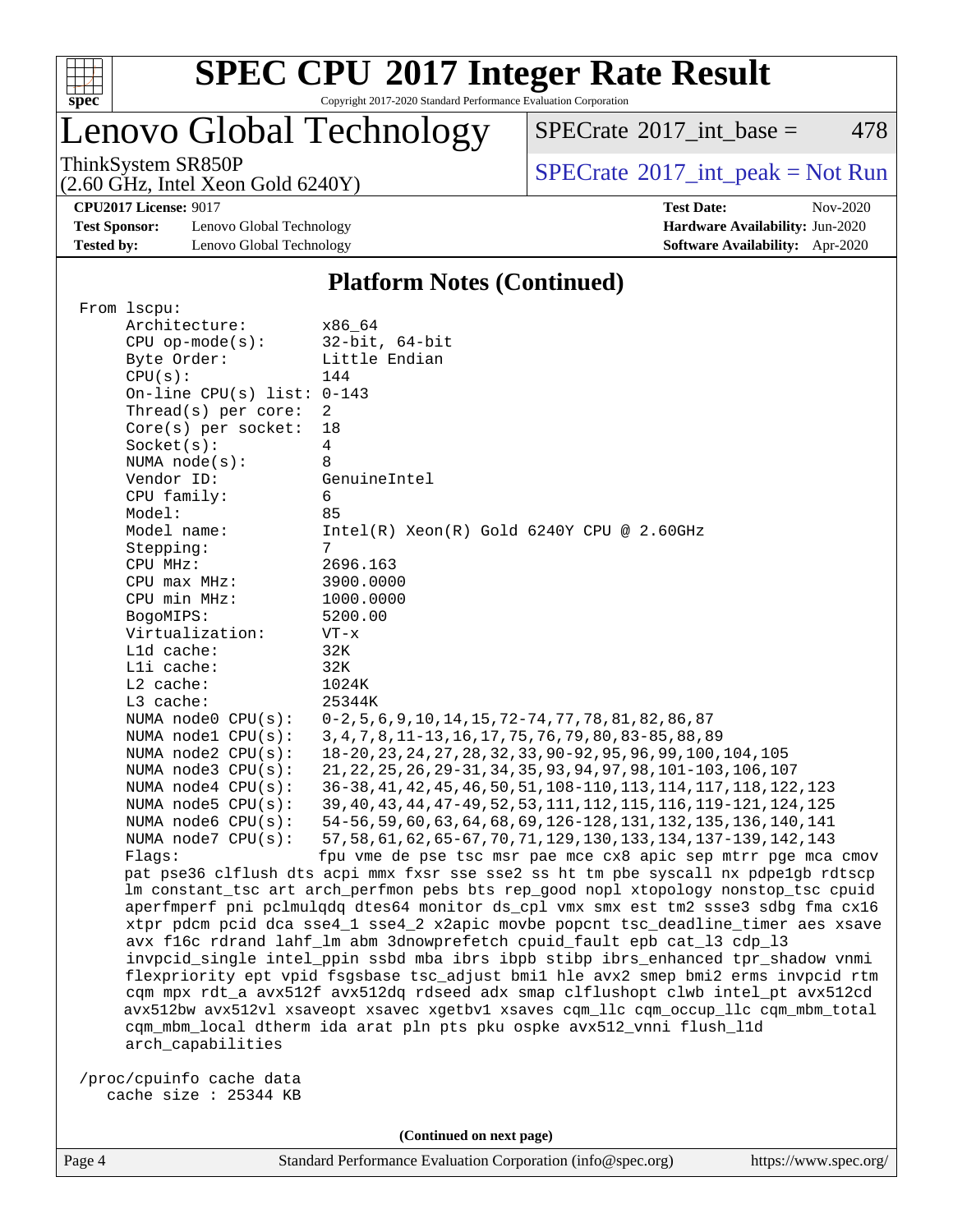

Copyright 2017-2020 Standard Performance Evaluation Corporation

Lenovo Global Technology

 $SPECTate$ <sup>®</sup>[2017\\_int\\_base =](http://www.spec.org/auto/cpu2017/Docs/result-fields.html#SPECrate2017intbase) 478

(2.60 GHz, Intel Xeon Gold 6240Y)

ThinkSystem SR850P<br>  $(2.60 \text{ GHz})$  Intel Xeon Gold 6240Y)

**[Test Sponsor:](http://www.spec.org/auto/cpu2017/Docs/result-fields.html#TestSponsor)** Lenovo Global Technology **[Hardware Availability:](http://www.spec.org/auto/cpu2017/Docs/result-fields.html#HardwareAvailability)** Jun-2020 **[Tested by:](http://www.spec.org/auto/cpu2017/Docs/result-fields.html#Testedby)** Lenovo Global Technology **[Software Availability:](http://www.spec.org/auto/cpu2017/Docs/result-fields.html#SoftwareAvailability)** Apr-2020

**[CPU2017 License:](http://www.spec.org/auto/cpu2017/Docs/result-fields.html#CPU2017License)** 9017 **[Test Date:](http://www.spec.org/auto/cpu2017/Docs/result-fields.html#TestDate)** Nov-2020

### **[Platform Notes \(Continued\)](http://www.spec.org/auto/cpu2017/Docs/result-fields.html#PlatformNotes)**

| From numactl --hardware WARNING: a numactl 'node' might or might not correspond to a   |  |  |  |  |  |  |
|----------------------------------------------------------------------------------------|--|--|--|--|--|--|
| physical chip.                                                                         |  |  |  |  |  |  |
| $available: 8 nodes (0-7)$                                                             |  |  |  |  |  |  |
| node 0 cpus: 0 1 2 5 6 9 10 14 15 72 73 74 77 78 81 82 86 87                           |  |  |  |  |  |  |
| node 0 size: 193148 MB                                                                 |  |  |  |  |  |  |
| node 0 free: 192794 MB                                                                 |  |  |  |  |  |  |
| node 1 cpus: 3 4 7 8 11 12 13 16 17 75 76 79 80 83 84 85 88 89                         |  |  |  |  |  |  |
| node 1 size: 193532 MB                                                                 |  |  |  |  |  |  |
| node 1 free: 193078 MB                                                                 |  |  |  |  |  |  |
| node 2 cpus: 18 19 20 23 24 27 28 32 33 90 91 92 95 96 99 100 104 105                  |  |  |  |  |  |  |
| node 2 size: 193532 MB                                                                 |  |  |  |  |  |  |
| node 2 free: 192377 MB                                                                 |  |  |  |  |  |  |
| node 3 cpus: 21 22 25 26 29 30 31 34 35 93 94 97 98 101 102 103 106 107                |  |  |  |  |  |  |
| node 3 size: 193532 MB                                                                 |  |  |  |  |  |  |
| node 3 free: 193215 MB                                                                 |  |  |  |  |  |  |
| node 4 cpus: 36 37 38 41 42 45 46 50 51 108 109 110 113 114 117 118 122 123            |  |  |  |  |  |  |
| node 4 size: 193532 MB                                                                 |  |  |  |  |  |  |
| node 4 free: 193192 MB                                                                 |  |  |  |  |  |  |
| node 5 cpus: 39 40 43 44 47 48 49 52 53 111 112 115 116 119 120 121 124 125            |  |  |  |  |  |  |
| node 5 size: 193532 MB                                                                 |  |  |  |  |  |  |
| node 5 free: 193186 MB                                                                 |  |  |  |  |  |  |
| node 6 cpus: 54 55 56 59 60 63 64 68 69 126 127 128 131 132 135 136 140 141            |  |  |  |  |  |  |
| node 6 size: 193507 MB                                                                 |  |  |  |  |  |  |
| node 6 free: 193178 MB                                                                 |  |  |  |  |  |  |
| node 7 cpus: 57 58 61 62 65 66 67 70 71 129 130 133 134 137 138 139 142 143            |  |  |  |  |  |  |
| node 7 size: 193529 MB                                                                 |  |  |  |  |  |  |
| node 7 free: 193201 MB                                                                 |  |  |  |  |  |  |
| node distances:                                                                        |  |  |  |  |  |  |
| node<br>$\overline{0}$<br>$\overline{1}$<br>3 4 5<br>6 7<br>$\overline{\phantom{a}}^2$ |  |  |  |  |  |  |
| 21<br>0:<br>10<br>11<br>21<br>21<br>21 21<br>21                                        |  |  |  |  |  |  |
| 1:<br>11<br>21<br>21<br>21<br>21<br>21<br>10<br>21                                     |  |  |  |  |  |  |
| 2:<br>21<br>10<br>11<br>21<br>21<br>21<br>21<br>21                                     |  |  |  |  |  |  |
| 3:<br>21<br>11<br>10<br>21<br>21<br>21<br>21<br>21                                     |  |  |  |  |  |  |
| 21<br>4 :<br>21<br>21<br>21<br>10<br>11<br>21<br>21                                    |  |  |  |  |  |  |
| 5:<br>21<br>21<br>21<br>21<br>21<br>11<br>10<br>21                                     |  |  |  |  |  |  |
| 6:<br>21<br>21<br>21<br>21<br>21<br>11<br>21<br>10                                     |  |  |  |  |  |  |
| 7:<br>21<br>21<br>21<br>21 21<br>10<br>21<br>11                                        |  |  |  |  |  |  |
|                                                                                        |  |  |  |  |  |  |
| From /proc/meminfo                                                                     |  |  |  |  |  |  |
| MemTotal:<br>1584995212 kB                                                             |  |  |  |  |  |  |
| 0<br>HugePages_Total:                                                                  |  |  |  |  |  |  |
| Hugepagesize:<br>2048 kB                                                               |  |  |  |  |  |  |
|                                                                                        |  |  |  |  |  |  |
| From /etc/*release* /etc/*version*                                                     |  |  |  |  |  |  |
| os-release:                                                                            |  |  |  |  |  |  |
| NAME="Red Hat Enterprise Linux"                                                        |  |  |  |  |  |  |
|                                                                                        |  |  |  |  |  |  |
| (Continued on next page)                                                               |  |  |  |  |  |  |
|                                                                                        |  |  |  |  |  |  |

Page 5 Standard Performance Evaluation Corporation [\(info@spec.org\)](mailto:info@spec.org) <https://www.spec.org/>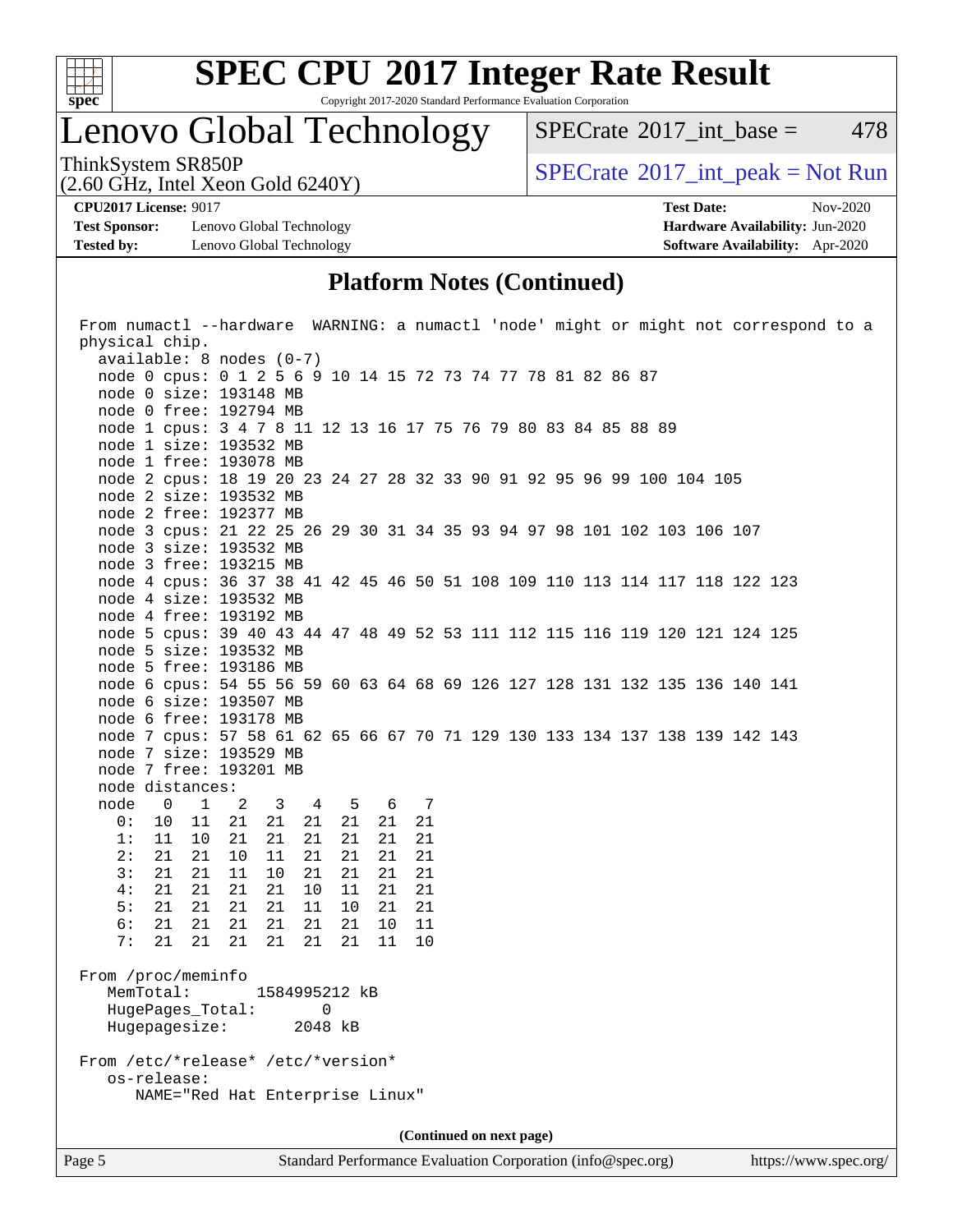

Copyright 2017-2020 Standard Performance Evaluation Corporation

Lenovo Global Technology

[SPECrate](http://www.spec.org/auto/cpu2017/Docs/result-fields.html#SPECrate2017intbase)<sup>®</sup>2017 int base = 478

(2.60 GHz, Intel Xeon Gold 6240Y)

ThinkSystem SR850P<br>  $\begin{array}{c}\n\text{SPECTI} \\
\text{SPECTI} \\
\text{SPECTI} \\
\text{SPECTI} \\
\text{SPECTI} \\
\text{SPECTI} \\
\text{SPECTI} \\
\text{SPECTI} \\
\text{SPECTI} \\
\text{SPECTI} \\
\text{SPECTI} \\
\text{SPECTI} \\
\text{SPECTI} \\
\text{SPECTI} \\
\text{SPECTI} \\
\text{S OF} \\
\text{S OF} \\
\text{S OF} \\
\text{S OF} \\
\text{S OF} \\
\text{S OF} \\
\text{S OF} \\
\text{S OF} \\
\text{S OF} \\
\text{S OF} \\
\text$ 

**[Test Sponsor:](http://www.spec.org/auto/cpu2017/Docs/result-fields.html#TestSponsor)** Lenovo Global Technology **[Hardware Availability:](http://www.spec.org/auto/cpu2017/Docs/result-fields.html#HardwareAvailability)** Jun-2020 **[Tested by:](http://www.spec.org/auto/cpu2017/Docs/result-fields.html#Testedby)** Lenovo Global Technology **[Software Availability:](http://www.spec.org/auto/cpu2017/Docs/result-fields.html#SoftwareAvailability)** Apr-2020

**[CPU2017 License:](http://www.spec.org/auto/cpu2017/Docs/result-fields.html#CPU2017License)** 9017 **[Test Date:](http://www.spec.org/auto/cpu2017/Docs/result-fields.html#TestDate)** Nov-2020

#### **[Platform Notes \(Continued\)](http://www.spec.org/auto/cpu2017/Docs/result-fields.html#PlatformNotes)**

 VERSION="8.0 (Ootpa)" ID="rhel" ID\_LIKE="fedora" VERSION\_ID="8.0" PLATFORM\_ID="platform:el8" PRETTY\_NAME="Red Hat Enterprise Linux 8.0 (Ootpa)" ANSI\_COLOR="0;31" redhat-release: Red Hat Enterprise Linux release 8.0 (Ootpa) system-release: Red Hat Enterprise Linux release 8.0 (Ootpa) system-release-cpe: cpe:/o:redhat:enterprise\_linux:8.0:ga uname -a: Linux localhost.localdomain 4.18.0-80.el8.x86\_64 #1 SMP Wed Mar 13 12:02:46 UTC 2019 x86\_64 x86\_64 x86\_64 GNU/Linux Kernel self-reported vulnerability status: CVE-2018-3620 (L1 Terminal Fault): Not affected Microarchitectural Data Sampling: No status reported<br>CVE-2017-5754 (Meltdown): Not affected  $CVE-2017-5754$  (Meltdown): CVE-2018-3639 (Speculative Store Bypass): Mitigation: Speculative Store Bypass disabled via prctl and seccomp CVE-2017-5753 (Spectre variant 1): Mitigation: \_\_user pointer sanitization<br>CVE-2017-5715 (Spectre variant 2): Mitigation: Enhanced IBRS, IBPB: condition Mitigation: Enhanced IBRS, IBPB: conditional, RSB filling run-level 3 Nov 3 23:49 SPEC is set to: /home/cpu2017-1.1.0-ic19.1.1 Filesystem Type Size Used Avail Use% Mounted on /dev/sda4 xfs 839G 22G 817G 3% /home From /sys/devices/virtual/dmi/id BIOS: Lenovo -[TEE156L-2.61]- 05/20/2020 Vendor: Lenovo Product: ThinkSystem SR850P -[7D2HCTO1WW]- Product Family: ThinkSystem Serial: 1234567890 Additional information from dmidecode follows. WARNING: Use caution when you interpret this section. The 'dmidecode' program reads system data which is "intended to allow hardware to be accurately determined", but the intent may not be met, as there are frequent changes to hardware, firmware, and the "DMTF SMBIOS" standard. Memory: 48x Samsung M393A4K40CB2-CVF 32 GB 2 rank 2933 (End of data from sysinfo program)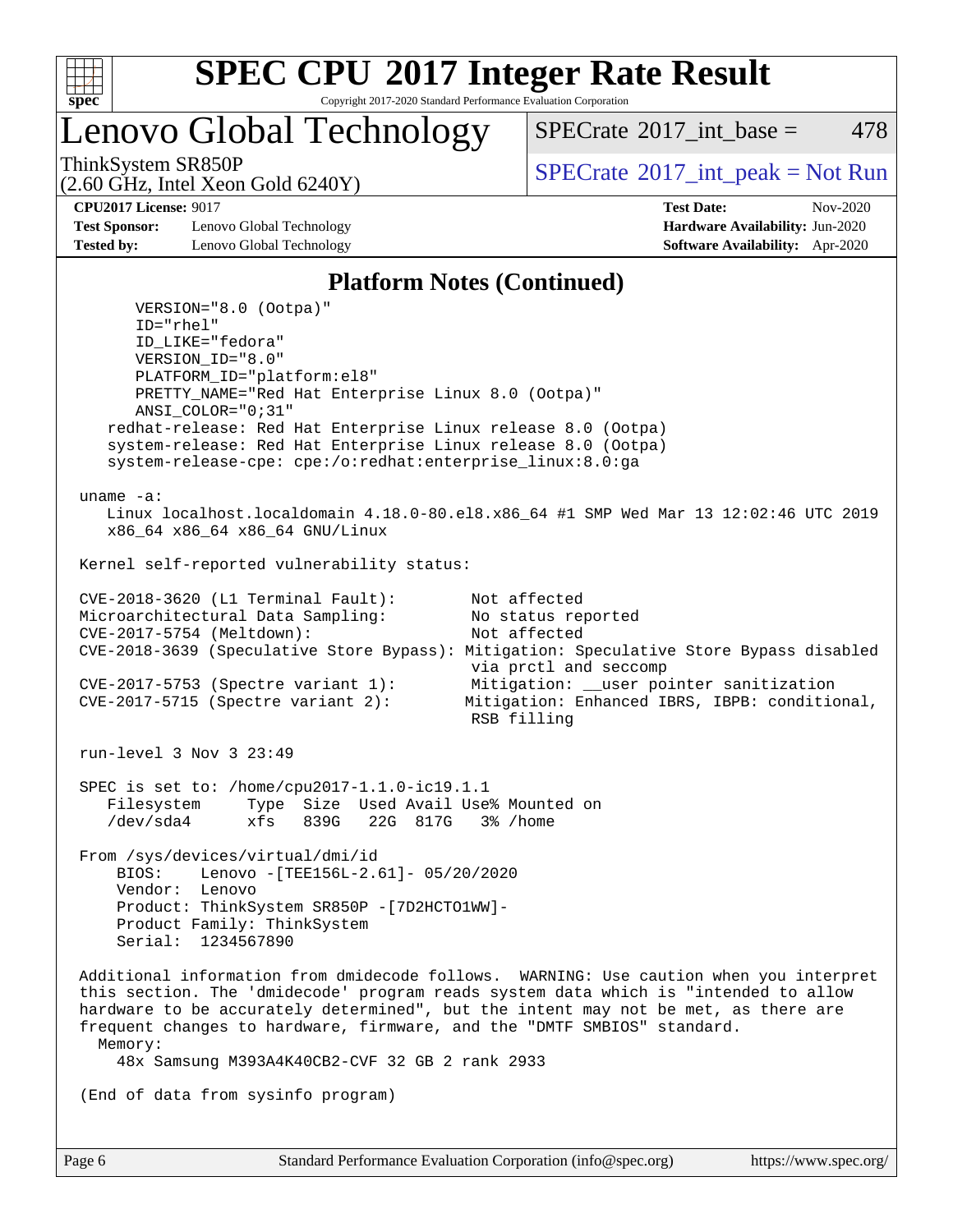

#### **[SPEC CPU](http://www.spec.org/auto/cpu2017/Docs/result-fields.html#SPECCPU2017IntegerRateResult)[2017 Integer Rate Result](http://www.spec.org/auto/cpu2017/Docs/result-fields.html#SPECCPU2017IntegerRateResult)** Copyright 2017-2020 Standard Performance Evaluation Corporation

### Lenovo Global Technology

 $SPECTate$ <sup>®</sup>[2017\\_int\\_base =](http://www.spec.org/auto/cpu2017/Docs/result-fields.html#SPECrate2017intbase) 478

(2.60 GHz, Intel Xeon Gold 6240Y)

ThinkSystem SR850P<br>  $\begin{array}{c}\n\text{SPECTB} \\
\text{SPECTB} \\
\text{SPECTB} \\
\text{SPECTB} \\
\text{SPECTB} \\
\text{SPECTB} \\
\text{SPECTB} \\
\text{SPECTB} \\
\text{SPECTB} \\
\text{SPECTB} \\
\text{SPECTB} \\
\text{SPECTB} \\
\text{SPECTB} \\
\text{SPECTB} \\
\text{SPECTB} \\
\text{SPECTB} \\
\text{SPECTB} \\
\text{SPECTB} \\
\text{SPECTB} \\
\text{SPECTB} \\
\text{SPECTB} \\
\text{SPECTB} \\
\text{SISTB} \\
\text{SISTB} \\$ 

**[Test Sponsor:](http://www.spec.org/auto/cpu2017/Docs/result-fields.html#TestSponsor)** Lenovo Global Technology **[Hardware Availability:](http://www.spec.org/auto/cpu2017/Docs/result-fields.html#HardwareAvailability)** Jun-2020 **[Tested by:](http://www.spec.org/auto/cpu2017/Docs/result-fields.html#Testedby)** Lenovo Global Technology **[Software Availability:](http://www.spec.org/auto/cpu2017/Docs/result-fields.html#SoftwareAvailability)** Apr-2020

**[CPU2017 License:](http://www.spec.org/auto/cpu2017/Docs/result-fields.html#CPU2017License)** 9017 **[Test Date:](http://www.spec.org/auto/cpu2017/Docs/result-fields.html#TestDate)** Nov-2020

### **[Compiler Version Notes](http://www.spec.org/auto/cpu2017/Docs/result-fields.html#CompilerVersionNotes)**

### **[Base Compiler Invocation](http://www.spec.org/auto/cpu2017/Docs/result-fields.html#BaseCompilerInvocation)**

[C benchmarks](http://www.spec.org/auto/cpu2017/Docs/result-fields.html#Cbenchmarks): [icc](http://www.spec.org/cpu2017/results/res2020q4/cpu2017-20201109-24368.flags.html#user_CCbase_intel_icc_66fc1ee009f7361af1fbd72ca7dcefbb700085f36577c54f309893dd4ec40d12360134090235512931783d35fd58c0460139e722d5067c5574d8eaf2b3e37e92)

| $C_{++}$ benchmarks: |  |
|----------------------|--|
| icpc                 |  |

[Fortran benchmarks](http://www.spec.org/auto/cpu2017/Docs/result-fields.html#Fortranbenchmarks): [ifort](http://www.spec.org/cpu2017/results/res2020q4/cpu2017-20201109-24368.flags.html#user_FCbase_intel_ifort_8111460550e3ca792625aed983ce982f94888b8b503583aa7ba2b8303487b4d8a21a13e7191a45c5fd58ff318f48f9492884d4413fa793fd88dd292cad7027ca)

### **[Base Portability Flags](http://www.spec.org/auto/cpu2017/Docs/result-fields.html#BasePortabilityFlags)**

 500.perlbench\_r: [-DSPEC\\_LP64](http://www.spec.org/cpu2017/results/res2020q4/cpu2017-20201109-24368.flags.html#b500.perlbench_r_basePORTABILITY_DSPEC_LP64) [-DSPEC\\_LINUX\\_X64](http://www.spec.org/cpu2017/results/res2020q4/cpu2017-20201109-24368.flags.html#b500.perlbench_r_baseCPORTABILITY_DSPEC_LINUX_X64) 502.gcc\_r: [-DSPEC\\_LP64](http://www.spec.org/cpu2017/results/res2020q4/cpu2017-20201109-24368.flags.html#suite_basePORTABILITY502_gcc_r_DSPEC_LP64) 505.mcf\_r: [-DSPEC\\_LP64](http://www.spec.org/cpu2017/results/res2020q4/cpu2017-20201109-24368.flags.html#suite_basePORTABILITY505_mcf_r_DSPEC_LP64) 520.omnetpp\_r: [-DSPEC\\_LP64](http://www.spec.org/cpu2017/results/res2020q4/cpu2017-20201109-24368.flags.html#suite_basePORTABILITY520_omnetpp_r_DSPEC_LP64)

**(Continued on next page)**

Page 7 Standard Performance Evaluation Corporation [\(info@spec.org\)](mailto:info@spec.org) <https://www.spec.org/>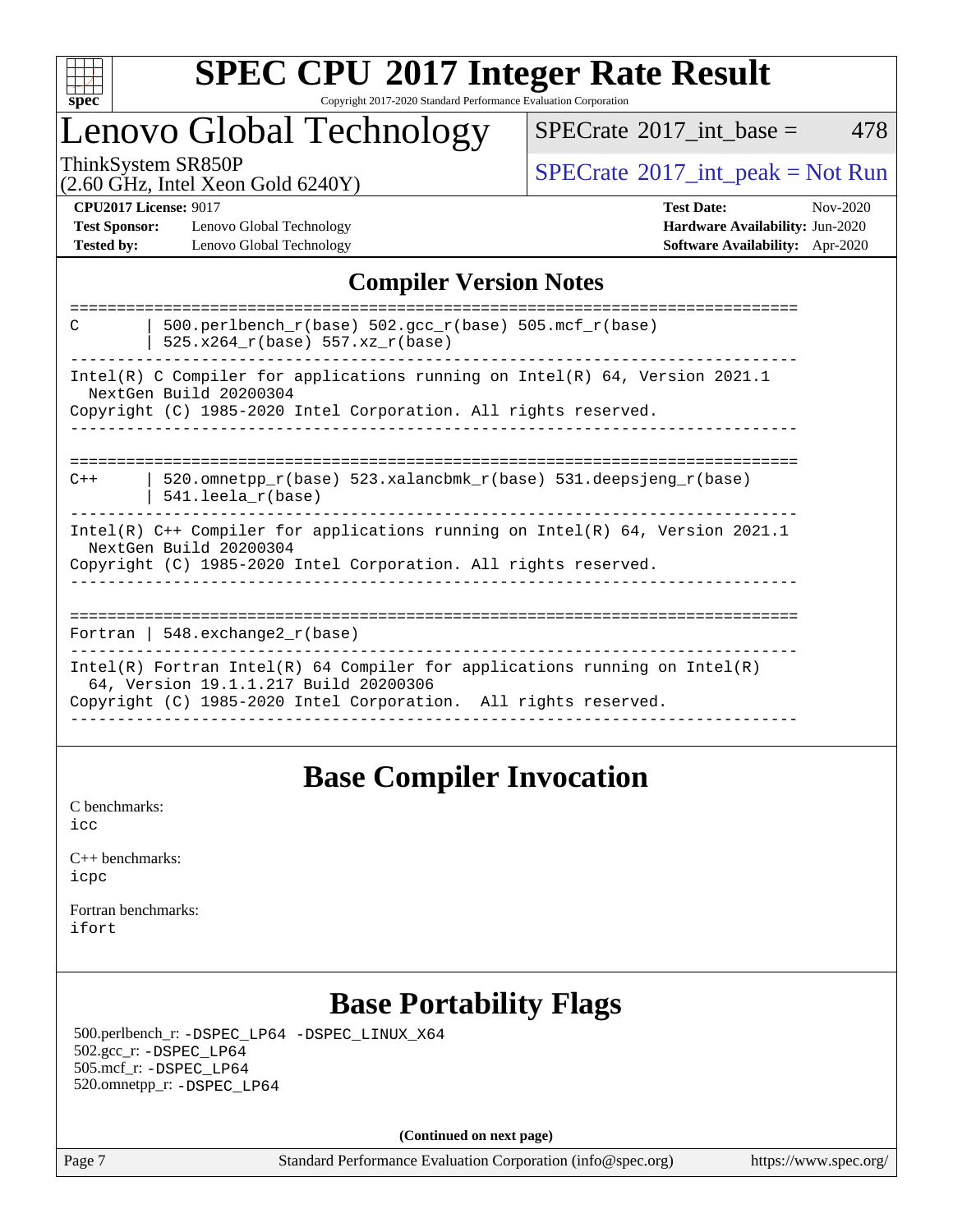

Copyright 2017-2020 Standard Performance Evaluation Corporation

Lenovo Global Technology

 $SPECTate$ <sup>®</sup>[2017\\_int\\_base =](http://www.spec.org/auto/cpu2017/Docs/result-fields.html#SPECrate2017intbase) 478

(2.60 GHz, Intel Xeon Gold 6240Y)

ThinkSystem SR850P<br>  $\begin{array}{c}\n\text{SPECTI}_2 \text{ Intel Year} \\
\text{SPECTI}_3 \text{ Int\_peak} = \text{Not Run}\n\end{array}$ 

**[Test Sponsor:](http://www.spec.org/auto/cpu2017/Docs/result-fields.html#TestSponsor)** Lenovo Global Technology **[Hardware Availability:](http://www.spec.org/auto/cpu2017/Docs/result-fields.html#HardwareAvailability)** Jun-2020 **[Tested by:](http://www.spec.org/auto/cpu2017/Docs/result-fields.html#Testedby)** Lenovo Global Technology **[Software Availability:](http://www.spec.org/auto/cpu2017/Docs/result-fields.html#SoftwareAvailability)** Apr-2020

**[CPU2017 License:](http://www.spec.org/auto/cpu2017/Docs/result-fields.html#CPU2017License)** 9017 **[Test Date:](http://www.spec.org/auto/cpu2017/Docs/result-fields.html#TestDate)** Nov-2020

### **[Base Portability Flags \(Continued\)](http://www.spec.org/auto/cpu2017/Docs/result-fields.html#BasePortabilityFlags)**

 523.xalancbmk\_r: [-DSPEC\\_LP64](http://www.spec.org/cpu2017/results/res2020q4/cpu2017-20201109-24368.flags.html#suite_basePORTABILITY523_xalancbmk_r_DSPEC_LP64) [-DSPEC\\_LINUX](http://www.spec.org/cpu2017/results/res2020q4/cpu2017-20201109-24368.flags.html#b523.xalancbmk_r_baseCXXPORTABILITY_DSPEC_LINUX) 525.x264\_r: [-DSPEC\\_LP64](http://www.spec.org/cpu2017/results/res2020q4/cpu2017-20201109-24368.flags.html#suite_basePORTABILITY525_x264_r_DSPEC_LP64) 531.deepsjeng\_r: [-DSPEC\\_LP64](http://www.spec.org/cpu2017/results/res2020q4/cpu2017-20201109-24368.flags.html#suite_basePORTABILITY531_deepsjeng_r_DSPEC_LP64) 541.leela\_r: [-DSPEC\\_LP64](http://www.spec.org/cpu2017/results/res2020q4/cpu2017-20201109-24368.flags.html#suite_basePORTABILITY541_leela_r_DSPEC_LP64) 548.exchange2\_r: [-DSPEC\\_LP64](http://www.spec.org/cpu2017/results/res2020q4/cpu2017-20201109-24368.flags.html#suite_basePORTABILITY548_exchange2_r_DSPEC_LP64) 557.xz\_r: [-DSPEC\\_LP64](http://www.spec.org/cpu2017/results/res2020q4/cpu2017-20201109-24368.flags.html#suite_basePORTABILITY557_xz_r_DSPEC_LP64)

**[Base Optimization Flags](http://www.spec.org/auto/cpu2017/Docs/result-fields.html#BaseOptimizationFlags)**

#### [C benchmarks](http://www.spec.org/auto/cpu2017/Docs/result-fields.html#Cbenchmarks):

```
-m64 -qnextgen -std=c11
-Wl,-plugin-opt=-x86-branches-within-32B-boundaries -Wl,-z,muldefs
-xCORE-AVX2 -O3 -ffast-math -flto -mfpmath=sse -funroll-loops
-fuse-ld=gold -qopt-mem-layout-trans=4
-L/usr/local/IntelCompiler19/compilers_and_libraries_2020.1.217/linux/compiler/lib/intel64_lin
-lqkmalloc
```
#### [C++ benchmarks](http://www.spec.org/auto/cpu2017/Docs/result-fields.html#CXXbenchmarks):

```
-m64 -qnextgen -Wl,-plugin-opt=-x86-branches-within-32B-boundaries
-Wl,-z,muldefs -xCORE-AVX2 -O3 -ffast-math -flto -mfpmath=sse
-funroll-loops -fuse-ld=gold -qopt-mem-layout-trans=4
-L/usr/local/IntelCompiler19/compilers_and_libraries_2020.1.217/linux/compiler/lib/intel64_lin
-lqkmalloc
```
#### [Fortran benchmarks:](http://www.spec.org/auto/cpu2017/Docs/result-fields.html#Fortranbenchmarks)

```
-m64 -Wl,-plugin-opt=-x86-branches-within-32B-boundaries -Wl,-z,muldefs
-xCORE-AVX2 -O3 -ipo -no-prec-div -qopt-mem-layout-trans=4
-nostandard-realloc-lhs -align array32byte -auto
-mbranches-within-32B-boundaries
-L/usr/local/IntelCompiler19/compilers_and_libraries_2020.1.217/linux/compiler/lib/intel64_lin
-lqkmalloc
```
[The flags files that were used to format this result can be browsed at](tmsearch) [http://www.spec.org/cpu2017/flags/Intel-ic19.1u1-official-linux64\\_revA.html](http://www.spec.org/cpu2017/flags/Intel-ic19.1u1-official-linux64_revA.html) <http://www.spec.org/cpu2017/flags/Lenovo-Platform-SPECcpu2017-Flags-V1.2-CLX-I.html>

[You can also download the XML flags sources by saving the following links:](tmsearch) [http://www.spec.org/cpu2017/flags/Intel-ic19.1u1-official-linux64\\_revA.xml](http://www.spec.org/cpu2017/flags/Intel-ic19.1u1-official-linux64_revA.xml) <http://www.spec.org/cpu2017/flags/Lenovo-Platform-SPECcpu2017-Flags-V1.2-CLX-I.xml>